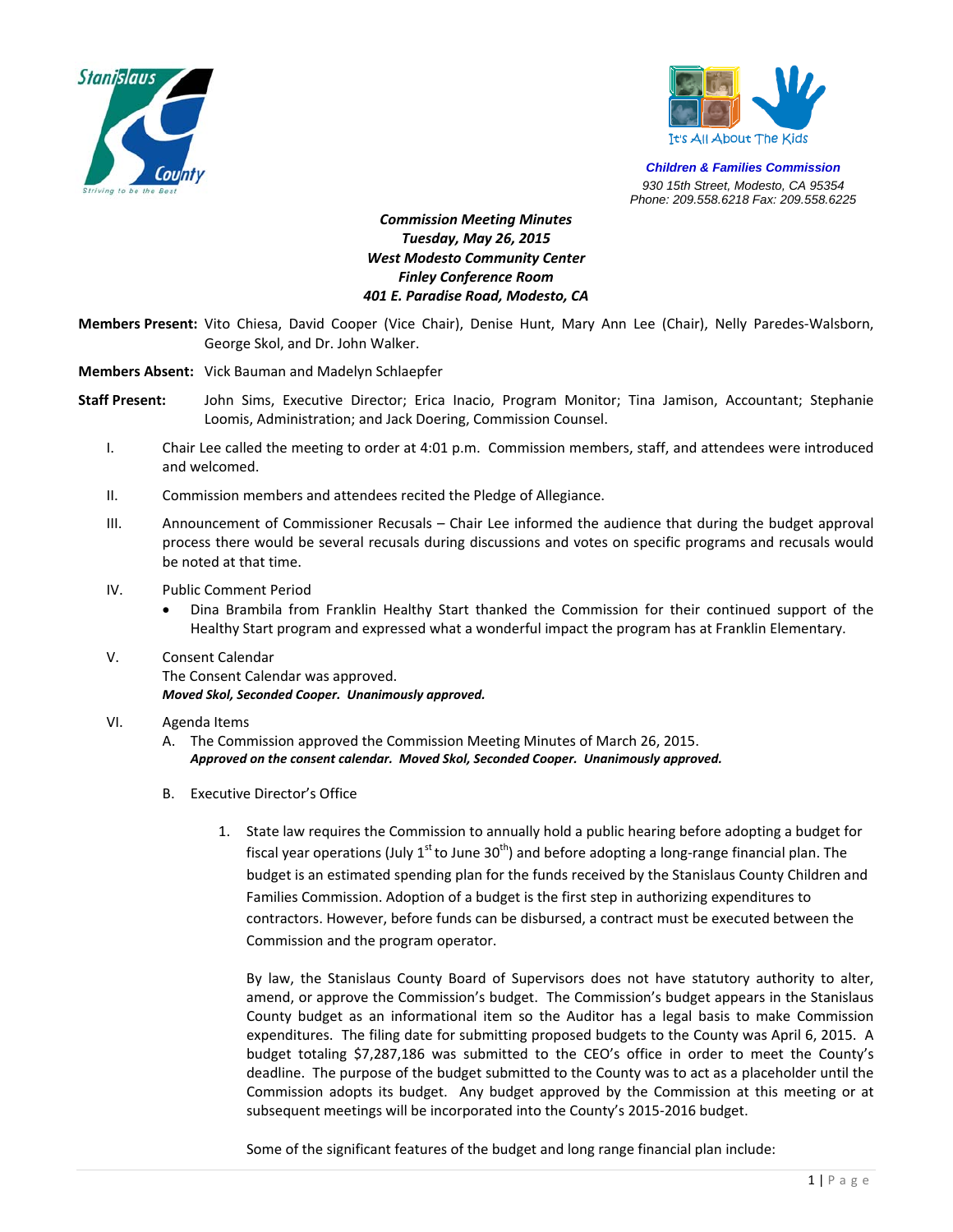- Budgeted revenues are reduced 5.1% between 2014‐2015 and 2015‐2016 due to:
	- o Reduced tobacco tax revenues a decrease of 2.0% (\$104,104)
	- o The ending of the Child Signature Program on June 30, 2015 (\$105,000)
	- o A \$67,432 reduction in interest earnings due to lower rates and a smaller fund balance
- 2015‐2016 contracts and programs are budgeted at current amounts except for:
	- o A \$48,722 decrease in the Healthy Cub's allocation to \$126,278 due to the impacts of the Federal Affordable Care Act
	- o A \$105,000 decrease due to the State's elimination of the Child Signature Program on June 30th.
	- o An increase of \$30,000 to the Court Appointed Special Advocates to enable the program to serve 25 more children 0‐5
- For 2015-2016, a \$518,722 contingency has been established. No funds will be spent from Contingency without the approval of the Commission.
- Staff salaries and benefits will increase 4% in 2015‐2016 due to 2% in salary restoration negotiated by the County and a .15 FTE increase for an underfilled position. In the long range financial projections, a 2% increase in salary costs is projected for future years.
- Costs for Brown and Armstrong to conduct the 2014‐2015 audit will remain at \$11,200.
- The State's revenue projections for Stanislaus County have been used in the long range financial plan.
- The long range financial plan assumes contractors will spend 95% of their allocations.
- The long range financial plan assumes a minimum reserve of six month's worth of operating costs.

*After the presentation, Chair Lee opened the public hearing at 4:18 p.m. to obtain comments from the audience. After hearing no comments, Chair Lee closed the hearing at 4:19 p.m.*

Commissioner Skol made a motion to:

- a. Approve the recommendations on page 9 of the agenda packet
- b. Approve the following contract allocation recommendations on page 11 of the agenda packet and authorize the ED to negotiate and execute the contracts:

| Program / Agency                                   | Line    | <b>Amount</b> |  |  |
|----------------------------------------------------|---------|---------------|--|--|
| 211 Project (United Way of Stanislaus County)      | Line 1  | \$80,000      |  |  |
| The BRIDGE (Sierra Vista)                          | Line 9  | \$185,000     |  |  |
| Healthy Start Sites (SCOE)                         | Line 10 | \$416,020     |  |  |
| <b>Family Justice Center</b>                       | Line 13 | \$100,000     |  |  |
| La Familia Counseling Program (El Concilio)        | Line 14 | \$98,000      |  |  |
| Zero to Five Early Intervention Partnership (BHRS) | Line 15 | \$1,523,009   |  |  |
| Kindergarten Readiness Program                     |         |               |  |  |
| Keyes (Keyes Unified)                              | Line 16 | \$10,000      |  |  |
| Grayson (Patterson Unified)                        | Line 17 | \$10,000      |  |  |
| Riverbank (Riverbank Unified)                      | Line 18 | \$20,000      |  |  |
| <b>Healthy Start Support (SCOE)</b>                | Line 23 | \$82,378      |  |  |

*Moved Commissioner Skol; Seconded Commissioner Paredes‐Walsborn; Unanimously approved. Motion carried: 7‐0*

*Prior to the next motion, Commissioner Skol announced his recusal and left the room.*

Commissioner Cooper made a motion to: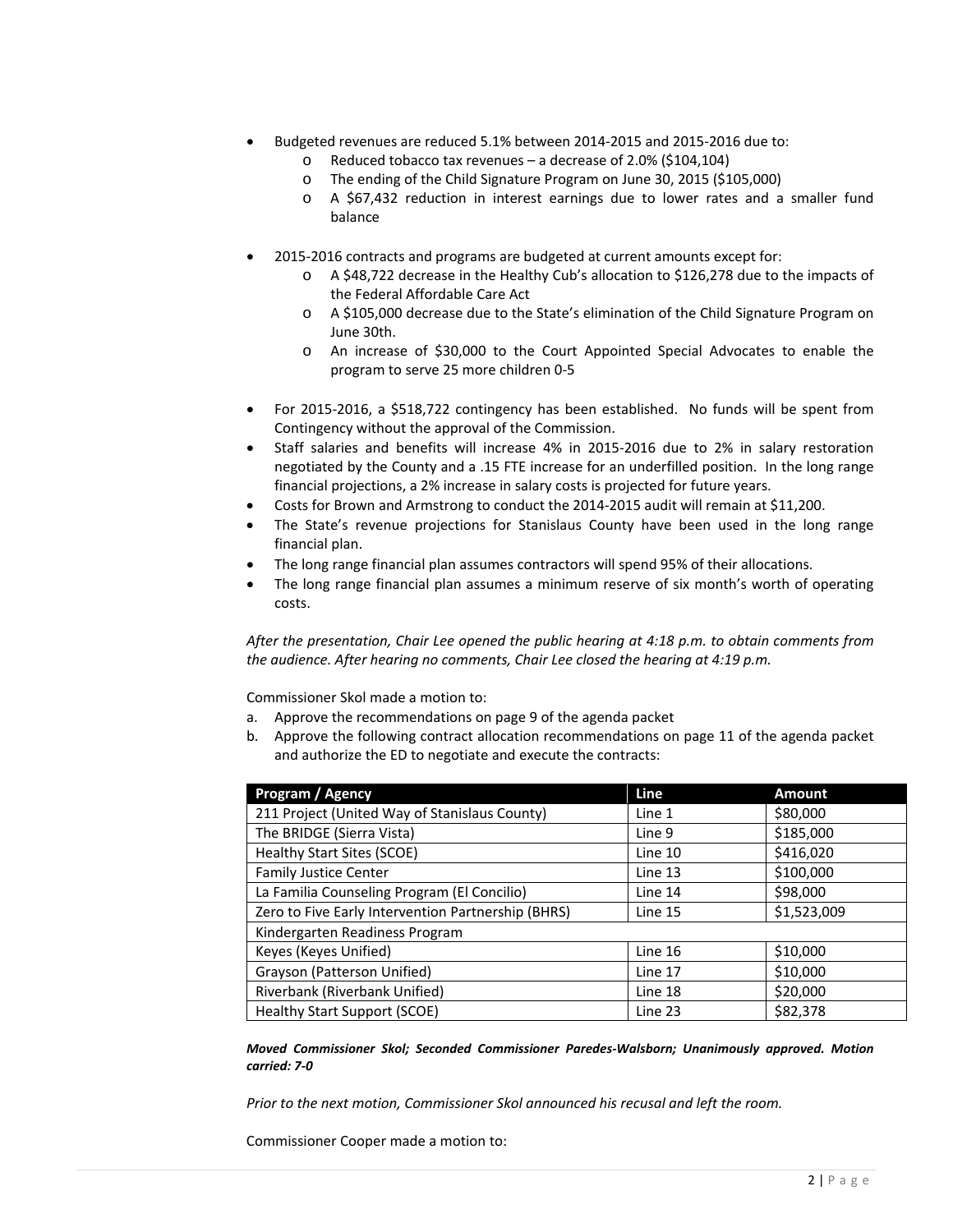a. Approve the following contract allocation recommendations on page 11 of the agenda packet and authorize the ED to negotiate and execute the contracts:

| Program / Agency                         | Line    | Amount    |
|------------------------------------------|---------|-----------|
| Children's Crisis Center                 | Line 11 | \$460,000 |
| Court Appointed Special Advocates (CASA) | Line 12 | \$60,000  |

*Moved Commissioner Cooper; Seconded Paredes‐Walsborn; Unanimously approved. Motion carried: 6‐0; Abstained: 1 (Skol)*

*Prior to the next motion, Commissioner Skol returned and Commissioners Lee and Walker announced their recusals and left the room. Vice Chair Cooper chaired the meeting in Chair Lee's absence.*

Commissioner Paredes‐Walsborn made a motion to:

a. Approve the following contract allocation recommendations on page 11 of the agenda packet and authorize the ED to negotiate and execute the contracts:

| Program / Agency                                            | Line    | Amount      |
|-------------------------------------------------------------|---------|-------------|
| Healthy Cubs (Health Services Agency)                       | Line 20 | \$126,278   |
| Perinatal Home Visitation - HBO (Health Services<br>Agency) | Line 21 | \$1,339,160 |
| Dental Education (Health Services Agency)                   | Line 22 | \$30,000    |

*Moved Commissioner Paredes‐Walsborn; Seconded Commissioner Chiesa; Unanimously approved. Motion carried: 5‐0; Abstained: 2 (Lee and Walker)*

*Following the vote, Commissioner Lee and Commissioner Walker returned to the room. Chair Lee resumed chairing the meeting.*

- 2. During a recent review of Section 601 of the Commission's Policies and Procedures Manual, it was noted that the language of the section was imprecise. References were made to a site visit report and a site visit letter. To avoid confusion, staff is recommending the section be reworded to clarify that the site visit letter is to serve as the report documenting the visit. Approval of this revision will confirm the current practices of the Commission and its contractors. *Approved on the consent calendar. Moved Skol, Seconded Cooper. Unanimously approved.*
	- 3. The Stanislaus County Children and Families Commission is an independent unit of local government that is classified as a "County agency" for purposes of State law. The Commission has executed an agreement with Stanislaus County to provide the accounting, administrative, and legal services that it provides to County departments. Commission employees are considered to be County employees for payroll and benefit purposes and the Commission has based its travel and purchasing card policies on County policies for convenience and consistency between the two agencies.

The Board of Supervisors directed the Auditor's Office to conduct an audit of all County departments' purchasing card charges for fiscal year 2013‐2014. Because Commission employees use purchasing cards issued through Stanislaus County, the Commission's purchasing card charges were audited under this Board directive. The use of Commission purchasing cards is the preferred method of paying for employee travel costs (mileage, meals, parking, bridge tolls, etc) and for the purchase of supplies (office materials, meeting materials, etc.).

The Executive Summary of the purchasing card audit for 2013‐2014, which follows this agenda summary, contains no significant findings and recommendations – so no response to the audit is required. The more detailed Findings Report did note that a tax log was not submitted to the Auditor's Office for two purchases where sales tax was not charged. The Auditor's Office